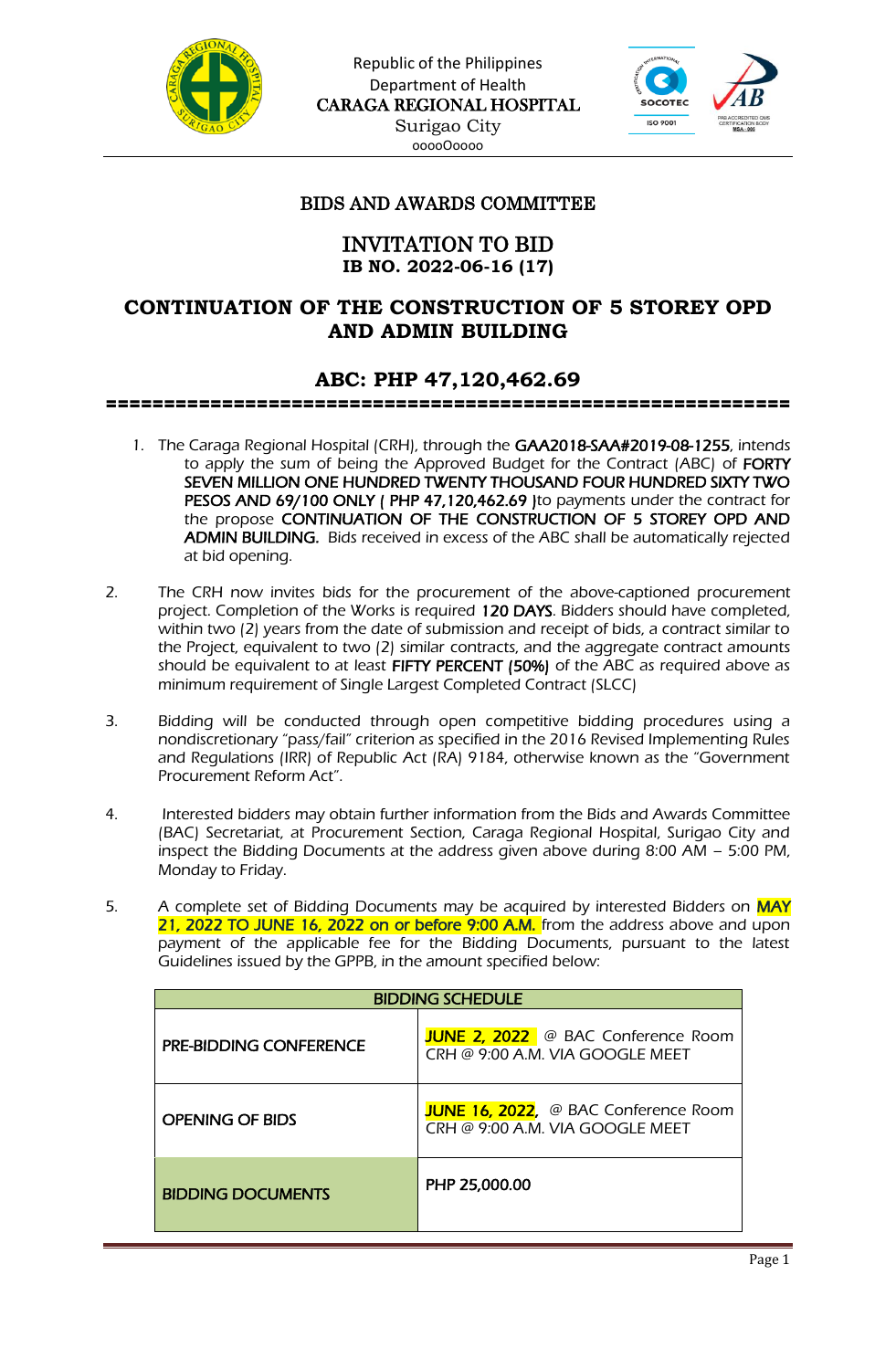



### BIDS AND AWARDS COMMITTEE

### INVITATION TO BID **IB NO. 2022-06-16 (17)**

# **CONTINUATION OF THE CONSTRUCTION OF 5 STOREY OPD AND ADMIN BUILDING**

# **ABC: PHP 47,120,462.69**

===========================================================

It may also be downloaded free of charge from the website of the Philippine Government Electronic Procurement System (PhilGEPS) and the website of the Procuring Entity, provided that Bidders shall pay the applicable fee for the Bidding Documents not later than the submission of their bids. The following Phlippine Bidding Documents can be accessed in the PhilGEPS, to wit:

- a. Technical Specification / Terms of Reference
- b. Checklist Infrastructure (Specialty Building)
- c. GUIDELINES ON THE CONDUCT OF THE ELECTRONIC SUBMISSION AND RECEIPT OF BIDS BY THE PROCURING ENTITY – CARAGA REGIONAL HOSPITAL (CRH)
- d. Philippine Bidding Documents e. Plans
- 6. The CRH will hold a Pre-Bid Conference on the above-mentioned date, time and venue, which shall be opened to prospective bidders. The Pre-Bidding Conference and Opening of Bids shall be conducted through videoconferencing, webinar or virtual. Please send your intent to participate to our email address as provided below.
- 7. Bids must be duly received by the BAC Secretariat at via designated email on or before JUNE 16, 2022 AT 9:00 A.M. All Bids must be accompanied by a bid security in any of the acceptable forms and in the amount stated in ITB Clause 18. Bid opening shall be on JUNE 16, 2022 AT 9:00 A.M. at the BAC Conference Room (VIA GOOGLE MEET), Procurement Office, Caraga Regional Hospital, Rizal Street, Surigao City. Bids will be opened in the presence of the bidders' representatives who choose to attend at the address above. Late bids shall not be accepted.
- 8. Furthermore, the standard Philippine Bidding Document (PBD) is form and part of this Invitation in accordance to RA 9184 and other applicable laws, rules and policy.
- 9. The CRH reserves the right to reject any and all bids, declare a failure of bidding, or not award the contract at any time prior to contract award in accordance with Section 41 of RA 9184 and its IRR, without thereby incurring any liability to the affected bidder or bidders.
- 10. The Opening and Receipt of Bids is strictly implemented through Electronic **Submission.** Given the COVID-19 Pandemic, Procurement activity has been expedient and one of this is the Conduct of Electronic Submission of Bids. The CRH thru the Bids and Awards Committee (BAC) has submitted Certification, certified by the highest official managing the Information Technology, describing the electronic system or procedure to be used by the CRH for the electronic submission and receipts of bids and a statement that the same is compliant with the GPPB Resolution NO. 12-2020 requirements.